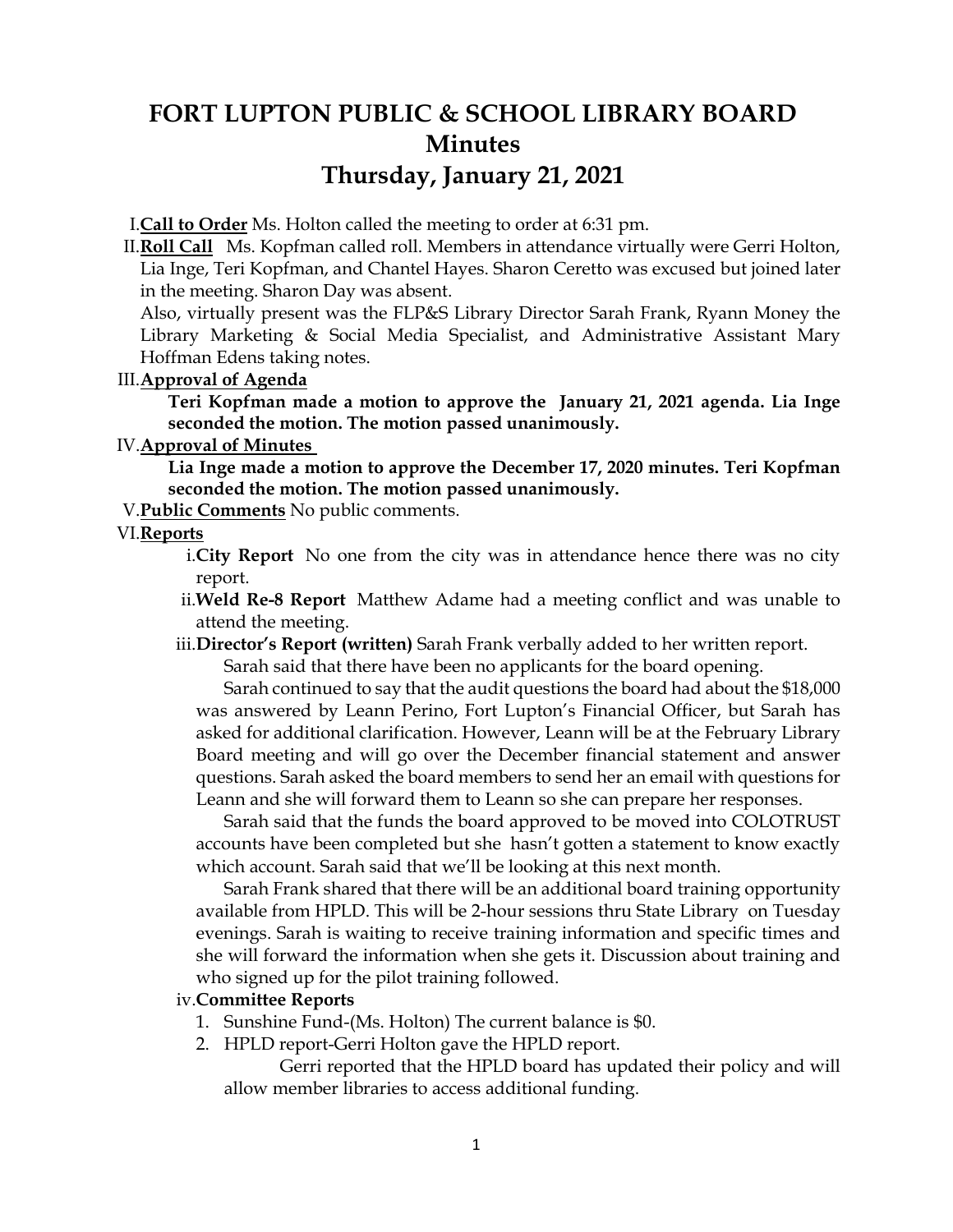Gerri said that Keenesburg had applied for funding assistance for owner's rep. for the facility in the city council building. Wember is currently doing a study of the space. Discussion followed about the situation and noting that Keenesburg is part of the Hudson Library.

Sharon Ceretto joined the meeting virtually and was brought up to date with meeting information.

#### VII.**New Business**

- **i. Officers election** Teri Kopfman said that she and Sharon Ceretto would like to nominate Lia Inge for President and Gerri Holton for Vice-President. They asked for a volunteer for the office of secretary and Chantel Hayes agreed to fill that position. **Sharon Ceretto made a motion that Lia Inge serve as the President, Gerri Holton the Vice-President, and Chantel Hayes as secretary for the 2021 Library Board. Teri Kopfman seconded the motion. The motion passed unanimously.**
- ii. **Art Policy** Sarah Frank had sent out the art policy with the board packet. She had checked with the attorney who said it looks fine. A discussion followed about what to do with the art pieces that are no longer desired in the library. The current policy needs clarification on this point.

Teri Kopfman said that Forlurado has offered to donate \$4,500 for pieces for the new building. Purchases would revert to Forlurado if they are no longer used at the library.

A discussion followed and it was suggested to have an inventory for the artwork. Teri Kopfman asked Sarah Frank about sending pictures of the artwork in the library for identification. Teri said that she will hopefully be able to work with Orlando Mestas to identify the creators the artwork.

Sarah Frank said she will revise this policy and send it with next month's board packet.

#### iii. **Gift Policy**

Sarah Frank shared the changes in the gift policy due to her conversations with the board's attorney.

Lia Inge asked about the gift giver can specify how it is allocated or place restrictions on their donation and that this should be noted in the policy. Gerri Holton suggested a process to recognize donors and document the stewardship of funds.

Sarah Frank said that with the additional information to #5 regarding the gift giver, she felt that this policy can be approved. **Lia Inge made a motion to approve the Gift Policy with added wording to #5 about the gift giver's designation preference. Sharon Ceretto seconded the motion to approve the Gift Policy with addition to #5. The motion was approved unanimously.** 

#### VIII.**Continuing Business**

ii. **Strategic Planning Committee** Sarah Frank shared information about the current survey. She said that next month she will have more details and the complete data. Sarah said she had not been able to find a place in Wattenberg for the survey and